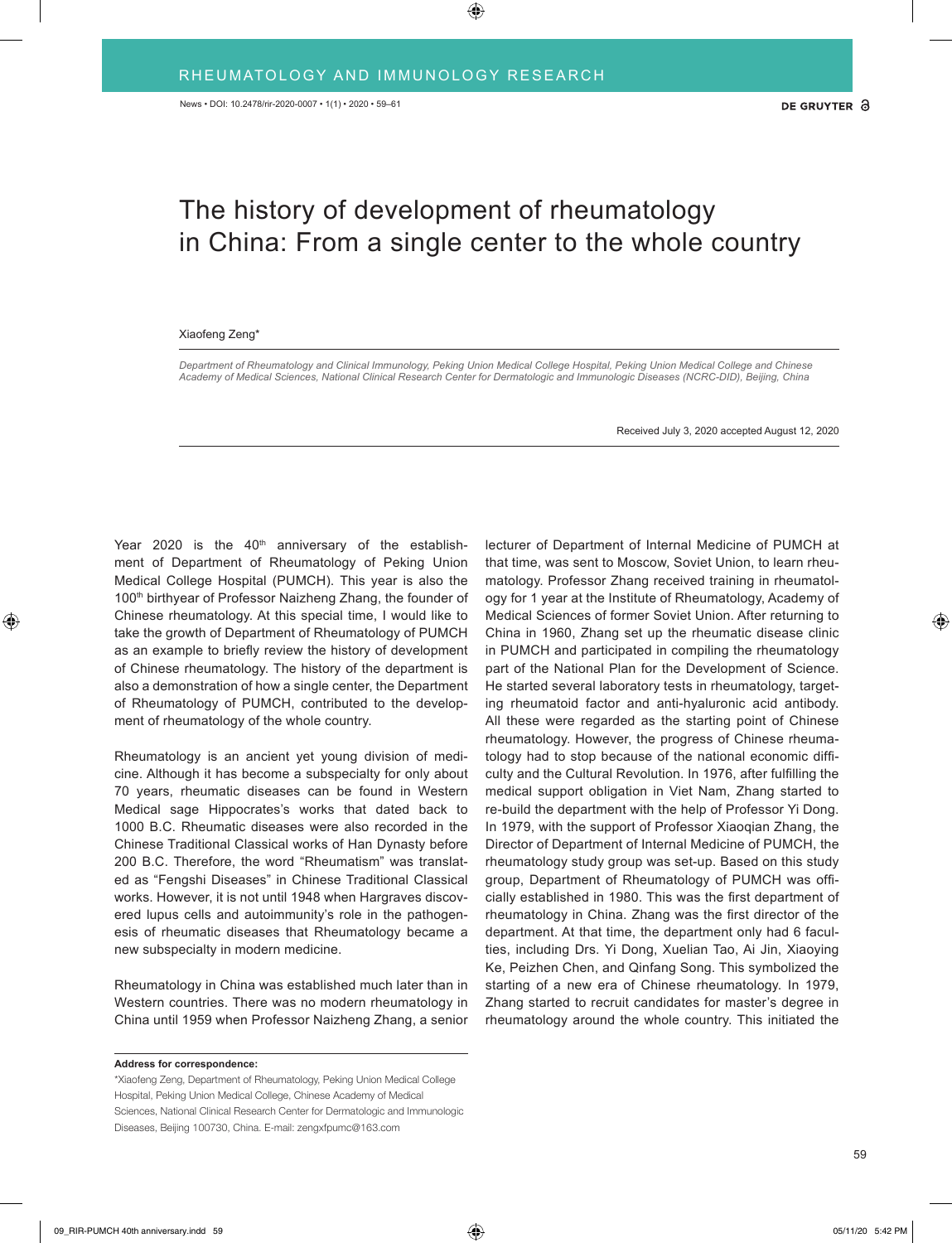News • DOI: 10.2478/rir-2020-0007 • 1(1) • 2020 • 59–61

"cultivating talents plan in rheumatology" in China. The first candidates were Fulin Tang, Mengxue Yu, and Qingyu Zeng. They later became the leaders of Chinese rheumatology. Drs. Fulin Tang and Mengxue Yu joined the Department of Rheumatology of PUMCH after graduation. Professor Ming Jiang joined the department after she completed her training in rheumatology in the United States in 1982. At that time, the Department of Rheumatology of PUMCH had about 10 faculties, a promising number and a sound foundation for a strong medical department. In 1983, the department successfully got the loan for education from World Bank and was approved to set up the national training center for rheumatology. Since 1978, the department has trained about 100 rheumatologists with Doctor's degree and 10 post-doctors. Up to 2019, more than 1500 rheumatologists around the whole country had come to PUMCH and received training in the department. The department also organized short training courses on rheumatology every year and organized several nation-wide meetings to update the knowledge of rheumatology for rheumatologists around the country. In this way, the department trained generations of rheumatologists for China. This is the biggest contribution of the department to the development of Chinese rheumatology.

Furthermore, Dr. Zhang led the first epidemiology study on rheumatic diseases in the country and published the first paper in "*The Journal of Rheumatology*" titled "Rheumatic diseases in China" in 1983. Meanwhile, he also actively participated in the international collaborative epidemiological studies of common rheumatic diseases, such as rheumatoid arthritis, ankylosing spondylitis, systemic lupus erythematosus, and Sjogren's syndrome. Zhang's active participation in these studies gave him preliminarily understandings in the epidemiological characteristics of rheumatic diseases in China. It also corrected the long-standing misconception that rheumatic diseases were rare in China and Sjogren's syndrome was very rare in China. Based on his studies, the Chinese medical textbooks were re-written. Under his leadership, the department became the first in the country to set up the testing methodology for anti-Sm antibody, anti-SSA antibody, anti-SSB antibody, anti-RNP antibody, and anti-Scl-70 antibody. He then applied these methodologies to clinical practice and made them available in the whole country. The availability of these tests has remarkably facilitated the development of Chinese rheumatology. Many misdiagnosed cases were corrected and the diagnostic rate was significantly improved. He was awarded "National Prize for Progress in Science and Technology" in 1988 for his work in autoantibodies. In 1985, Dr. Zhang established the Chinese Rheumatology Association, a branch of Chinese Medical Association. He was the first and second president of the association. With his great contributions, Dr. Zhang was called the "Father of Chinese Rheumatology" by his international and domestic colleagues.

Under the leadership of Drs. Naizheng Zhang, Yi Dong, Ming Jiang, Fulin Tang, and Mengxue Yu, the department developed steadily with the motto "growing persistently by emphasizing on clinical practice, developing continuously by strengthening teaching, catching up with the bests of the world by doing high quality research, and progressing with high speed by building-up solid infrastructures and making full use of resources available". We not only paid attention to discipline development, but also emphasized on academic innovation. With 4 decades of hard work and efforts, the department has become one of the best departments of PUMCH; from the youngest and least-known in the hospital, the department has become the best in Chinese rheumatology. In the past 10 years, the department has received funding from "the National 11<sup>th</sup> 5-year Plan Program", "the National 12<sup>th</sup> 5-year Plan Program", "the National 13<sup>th</sup> 5-year Plan Program", "863 National Program", and "973 National Program". In addition, we developed national multi-center research network, called Chinese SLE Treatment And Research Group (CSTAR), and established the nation-wide registry database in 2009. In 2011, the registry database was upgraded to China Rheumatism Data Center (CRDC). From then on, it has become the specific database for rheumatic diseases in China. Now, clinical data of approximately 1,800,000 patients with rheumatic diseases are stored in the CRDC. This database has provided the demographic information and clinical characteristics of Chinese patients with rheumatic diseases and has provided the basis for making national policy.

Since the establishment of Chinese Rheumatology Association, we have already had 11 presidencies. All presidents are from the department, except for the 8th. In addition, Dr. Yi Dong had the honor to be the vice president of Asia Pacific League Against Rheumatism (APLAR). Dr. Xiaofeng Zeng is the vice president of APLAR now.

The history of the development of the Department of Rheumatology of PUMCH is a representative of the history of development of Chinese rheumatology. When the Chinese Rheumatology Association was funded in 1985, there were less than 50 rheumatologists in the whole country. We did a series of national surveys in years 2007, 2012, 2015, 2018, and 2019. In these years, the number of physicians practicing rheumatology were 2216, 4515, 7197, 12189, and 12728, respectively. From the changes of these numbers, we can see the rapid development of Chinese rheumatology in the recent 8 years.

Department of Rheumatology of PUMCH has been ranked No. 1 for 10 consecutive years in the Fudan discipline ranking list. Fudan discipline ranking list is a nation-wide ranking system based on peer surveys, which was established 10 years ago. The department is now the key discipline of the "State education Commission", the first doctoral degree conferring center for rheumatology in the country, the first center for postdoctoral studies of China, the training bases for residents of